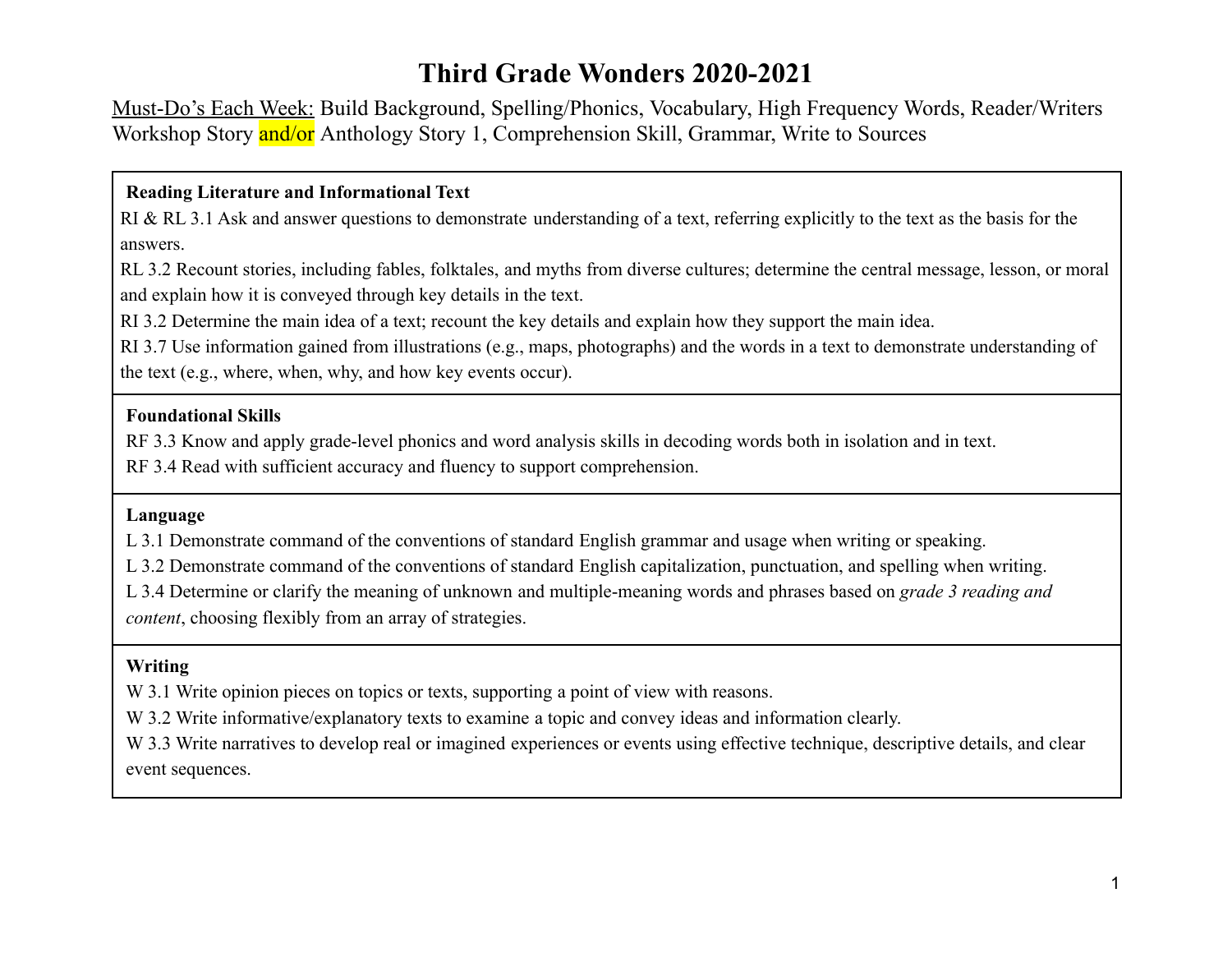## **Speaking and Listening**

SL 3.1 Engage effectively in a range of collaborative conversations with diverse partners on *grade 3 topics and texts*, building on others' ideas and expressing their own clearly.

SL 3.4 Report on a topic or text, tell a story, or recount an experience with appropriate facts and relevant, descriptive details, speaking clearly at an understandable pace.

| <b>Start SMART</b>             |                                                |                                     |                                                 |                                        |                                                                       |                                                                                 |                                               |  |  |  |  |
|--------------------------------|------------------------------------------------|-------------------------------------|-------------------------------------------------|----------------------------------------|-----------------------------------------------------------------------|---------------------------------------------------------------------------------|-----------------------------------------------|--|--|--|--|
| Week:<br><b>Weekly Concept</b> | <b>Lesson Stories</b>                          | <b>Essential</b><br>Learning        | Comprehension<br><b>Skill</b>                   | <b>Vocabulary</b>                      | Grammar                                                               | Writing                                                                         | Spelling/<br><b>Phonics</b>                   |  |  |  |  |
| Week 1:<br><b>Start Smart</b>  | Kaffa's<br>Discovery                           |                                     | Routines:<br>Listening<br>Comprehension         | Routines                               |                                                                       |                                                                                 | Multisyllabi<br>c Words                       |  |  |  |  |
| Week 2:<br><b>Start Smart</b>  | Desert<br>Meerkats                             |                                     | Listening<br>Comprehension<br>Routines          | Dictionary,<br>Glossary,<br>Morphology |                                                                       | Routines: Analyze<br>Prompt, Model, Set<br>up Writer's<br><b>Notebooks</b>      | Syllable<br>Types and<br>Links to<br>Spelling |  |  |  |  |
|                                |                                                |                                     | Unit 1 Big Idea: How can learning help us grow? |                                        |                                                                       |                                                                                 |                                               |  |  |  |  |
| Week:<br><b>Weekly Concept</b> | <b>Lesson Stories</b>                          | <b>Essential</b><br>Learning        | Comprehension<br><b>Skill</b>                   | <b>Vocabulary</b>                      | Grammar                                                               | Writing                                                                         | Spelling/<br><b>Phonics</b>                   |  |  |  |  |
| Week 1:<br>Storytime           | Bruno's New<br>Home<br>Wolf!<br>Jennie and the | RL 3.1, 3.7<br>Additional<br>RL 3.3 | <b>Character Traits</b>                         | <b>Context Clues</b><br>Synonyms       | Sentences<br>(Complete/fragmen<br>ts, capitalization,<br>punctuation) | Narrative:<br><b>Draw Evidence from</b><br>Literature<br><b>Friendly Letter</b> | Short $a$                                     |  |  |  |  |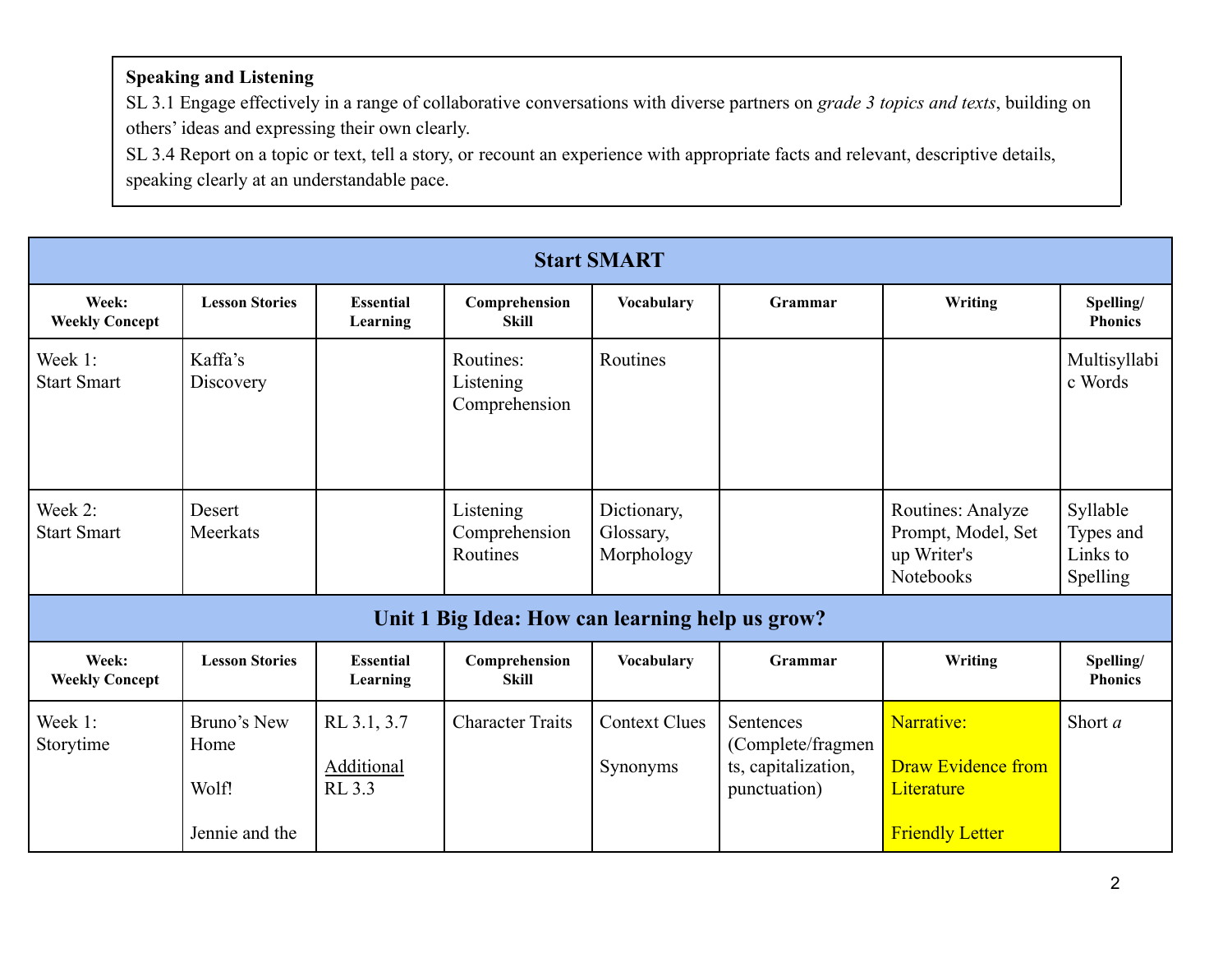|                        | Wolf                                                                                                                       |                                                          |                                    |                                                 |                                                 |                                                                                    |                          |
|------------------------|----------------------------------------------------------------------------------------------------------------------------|----------------------------------------------------------|------------------------------------|-------------------------------------------------|-------------------------------------------------|------------------------------------------------------------------------------------|--------------------------|
| Week 2:<br>Traditions  | The Dream<br>Catcher<br>Yoon and the<br>Jade Bracelet<br>Family<br>Traditions                                              | RL 3.1, 3.7<br><b>Additional</b><br>RL 3.3               | Plot: Sequence                     | <b>Context Clues</b><br>Inflectional<br>Endings | Types of Sentences<br>(command/<br>exclamation) | Narrative: Word<br>Choice, Descriptive<br><b>Details</b><br><b>Friendly Letter</b> | Short $e$ , $o$ , $u$    |
| Week 3:<br>Communities | Room to Grow<br>Gary the<br>Dreamer<br><b>Sharing Polkas</b><br>and Pitas                                                  | RI 3.1<br>Additional<br><b>RI</b> 3.8                    | <b>Text Structure:</b><br>Sequence | Compound<br>Words<br>Inflectional<br>Endings    | Sentences:<br>Subjects                          | Narrative:<br>Organization<br><b>Friendly Letter</b>                               | Final e (aka<br>Magic e) |
| Week 4:<br>Inventions  | Mary<br>Anderson's<br>Great<br>Inventions<br>All Aboard!<br>Elijah McCoy's<br><b>Steam Engine</b><br>Lighting the<br>World | RI 3.1<br><b>Additional</b><br><b>RI</b> 3.8<br>$L$ 3.5a | Cause and Effect                   | Metaphors<br>Plurals:<br>$-S, -es$              | Sentences:<br>Predicates                        | Narrative:<br><b>Word Choice</b><br><b>Write to Source:</b><br>Informational       | Long $a$                 |
| Week 5:<br>Landmarks   | A Natural<br>Beauty<br>A Mountain of<br>History                                                                            | RI 3.1, 3.2<br><b>Additional</b><br>RI 3.10              | Main Idea and<br>Details           | Multiple<br>Meaning<br>Words<br>Compound        | Sentences: Simple<br>and Compound               | Narrative: Sentence<br>Fluency<br><b>Write to Sources:</b><br>Informational,       | Long $o$                 |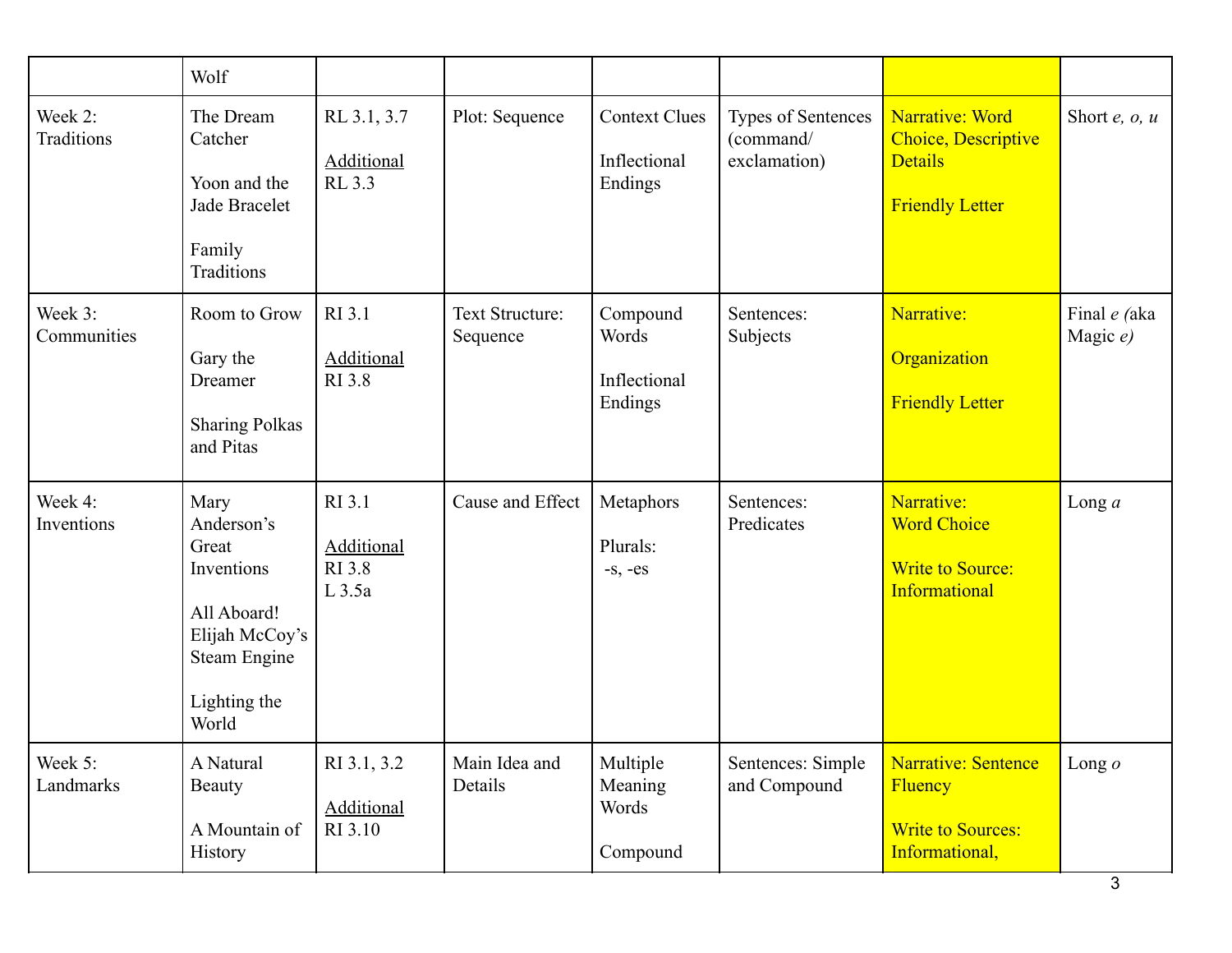|                                                                                                                                   | A Landmark<br><b>Street</b>                                                     |                                                    |                                | Words                                                                                                                                                   |                                | Opinion                                                                                                    |                                            |  |
|-----------------------------------------------------------------------------------------------------------------------------------|---------------------------------------------------------------------------------|----------------------------------------------------|--------------------------------|---------------------------------------------------------------------------------------------------------------------------------------------------------|--------------------------------|------------------------------------------------------------------------------------------------------------|--------------------------------------------|--|
| Week 6:<br>Growing and<br>Learning                                                                                                | Reader's<br>Theatre: Take<br>Me to Your<br>Litter                               | RI 3.2, 3.7<br>SL 3.1, 3.4<br>Additional<br>RI 3.5 | Speaking and<br>Listening      | <b>ASSESSMENTS</b>                                                                                                                                      |                                | <b>Write to Genre:</b><br>Narrative<br><b>Option: Inquiry</b><br>Space Unit 4: Write<br><b>About Frogs</b> |                                            |  |
| <b>Weekly Assessment Choices:</b><br><b>Wonders Selection Test on Anthology Story 1</b><br><b>Wonders Approaching Weekly Test</b> |                                                                                 |                                                    |                                | <b>End-of-Unit/Long-Term Assessments</b><br>Week 6: IAB's<br><b>Acadience (DIBELS) Assessments</b><br><b>NWEA</b><br><b>District Writing Assessment</b> |                                |                                                                                                            |                                            |  |
|                                                                                                                                   |                                                                                 |                                                    | Unit 2 Big Idea: Figure It Out |                                                                                                                                                         |                                |                                                                                                            |                                            |  |
| Week:<br><b>Weekly Concept</b>                                                                                                    | <b>Lesson Stories</b>                                                           | <b>Essential</b><br>Learning                       | Comprehension<br><b>Skill</b>  | <b>Vocabulary</b>                                                                                                                                       | Grammar                        | Writing                                                                                                    | Spelling/<br><b>Phonics</b>                |  |
| Week 1:<br>Cooperation                                                                                                            | Anansi Learns<br>a Lesson<br>Roadrunner's<br>Dance<br>Deltona is<br>Going Batty | RL 3.1, 3.2                                        | Theme                          | Antonyms                                                                                                                                                | Nouns (including)<br>Abstract) | Informational:<br>How-To<br>Write to Sources:<br>Narrative                                                 | Long $i, u$<br>Plural from<br>$\nu$ to $i$ |  |
| Week 2:<br>Immigration                                                                                                            | Sailing to<br>America<br>The Castle on                                          | RL 3.1, 3.2<br><b>Additional</b><br>RL 3.10        | Theme                          | Similes                                                                                                                                                 | <b>Nouns: Plurals</b>          | Informational:<br>How-To<br>Write to Sources:                                                              | Long $e$                                   |  |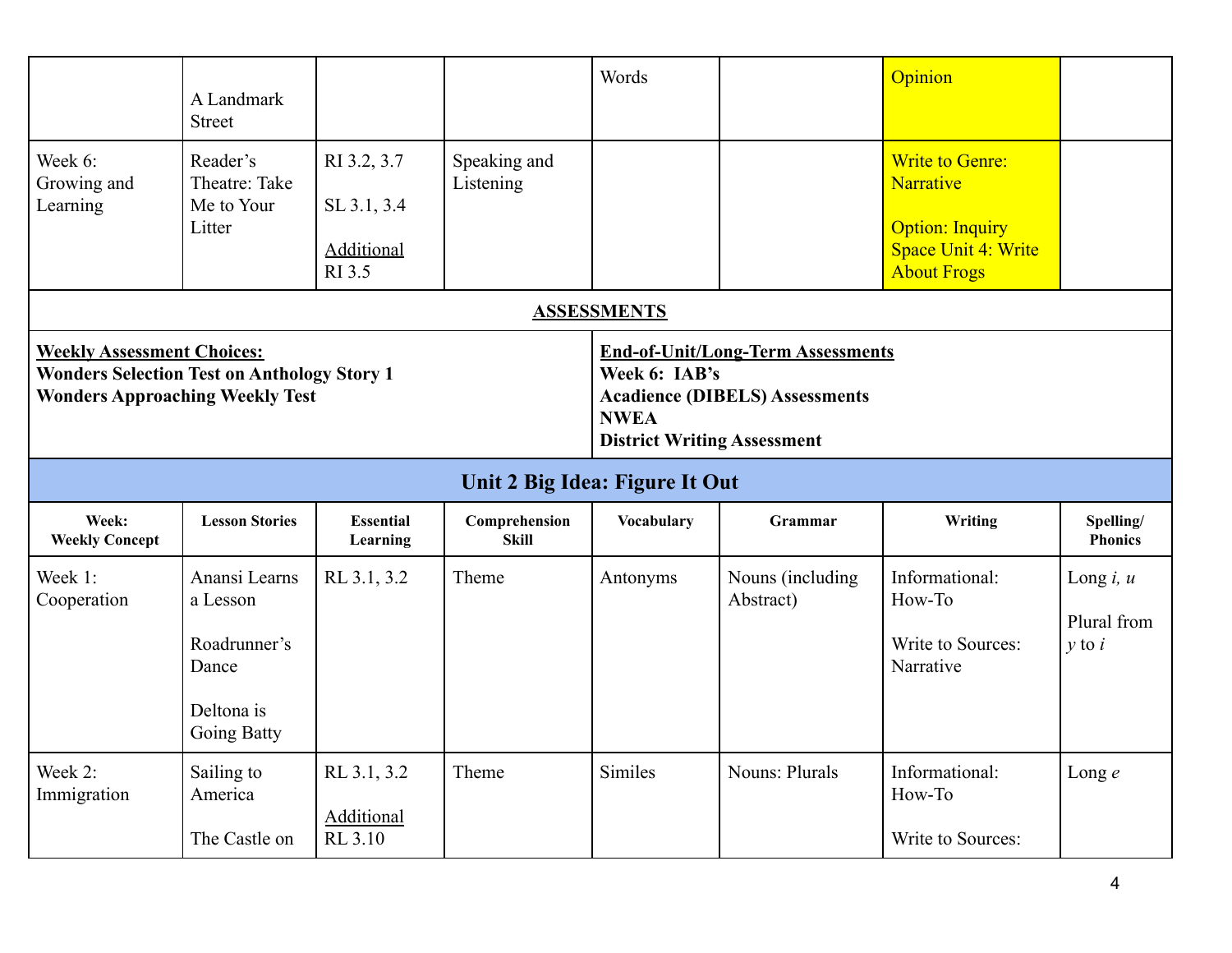|                                            | <b>Hester Street</b><br>Next Stop,<br>America!                                                          |                                         |                           |                 |                                          | Draw Evidence from<br>Literature, Write<br><b>Opinion Texts</b>                                                                                              |                                                |
|--------------------------------------------|---------------------------------------------------------------------------------------------------------|-----------------------------------------|---------------------------|-----------------|------------------------------------------|--------------------------------------------------------------------------------------------------------------------------------------------------------------|------------------------------------------------|
| Week 3:<br>Government                      | <b>Every Vote</b><br>Counts!<br>Vote!<br>A Plan for the<br>People                                       | RI 3.1<br><b>Additional</b><br>3.6      | Author's Point of<br>View | Prefixes        | Nouns: Irregular<br>Plurals              | Informational:<br>How-To<br>Write to Sources:<br>Draw Evidence from<br>Informational Text,<br>Write Opinion Texts                                            | Silent<br>Letters $w, k$ ,<br>$\boldsymbol{g}$ |
| Week 4:<br>Survival                        | Kids to the<br>Rescue!<br>Whooping<br>Cranes in<br>Danger<br>Help the<br>Manatees!                      | RI 3.1, 3.2<br><b>Additional</b><br>3.6 | Author's Point of<br>View | <b>Suffixes</b> | Combining<br>Sentences: Subject<br>Nouns | Informational:<br><b>Explanatory Essay</b><br>Write to Sources:<br>Draw Evidence from<br><b>Informational Texts</b><br>and Write<br><b>Informative Texts</b> | Three-Letter<br><b>Blends</b>                  |
| Week 5:<br>Figure It Out                   | Empanada Day<br>The Inventor<br>Thinks Up<br>Helicopters<br>Montgolfier<br>Brothers' Hot<br>Air Balloon | Additional<br>RL 3.5, 3.6,<br>3.10      | Author's Point of<br>View | Similes         | Possessive Nouns                         | Informational:<br><b>Explanatory Essay</b><br>Write to Sources:<br>Draw Evidence from<br>Literature and Write<br><b>Narrative Texts</b>                      | Digraphs ch,<br>th, ck                         |
| Week 6:<br>What Does it<br>Take to Solve a | Reader's<br>Theatre: Name<br>that Character!                                                            | RI 3.2, 3.7<br>Additional               | Speaking and<br>Listening |                 |                                          | Informational:<br><b>Explanatory Essay</b>                                                                                                                   |                                                |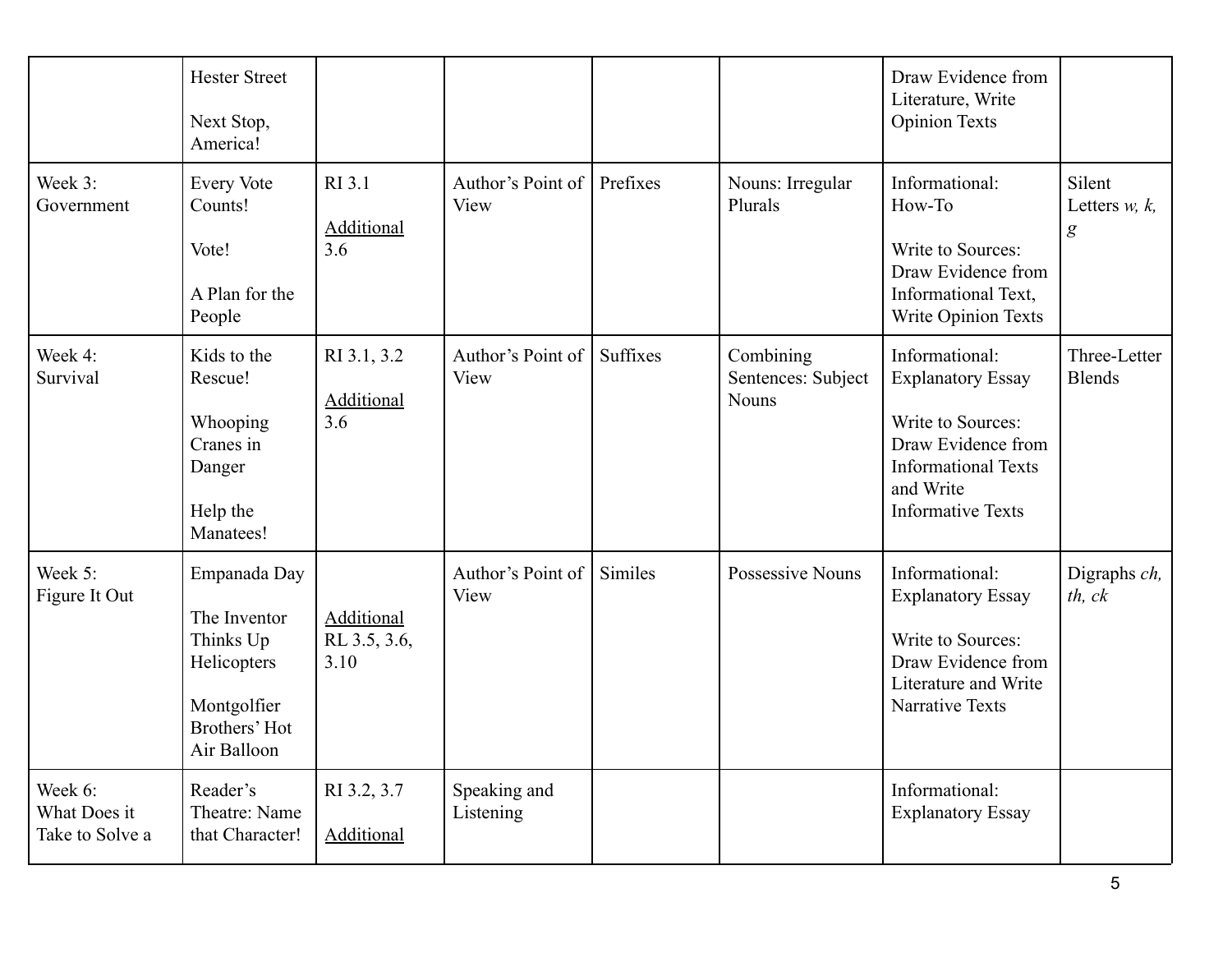| Problem?                                                                                                                          |                                                                                  | RI 3.5                                       |                               |                                                                                                                                                         |                                                          | Write to Sources:<br>Write in Informative<br>Texts                                                        |                               |  |  |
|-----------------------------------------------------------------------------------------------------------------------------------|----------------------------------------------------------------------------------|----------------------------------------------|-------------------------------|---------------------------------------------------------------------------------------------------------------------------------------------------------|----------------------------------------------------------|-----------------------------------------------------------------------------------------------------------|-------------------------------|--|--|
|                                                                                                                                   |                                                                                  |                                              |                               | <b>ASSESSMENTS</b>                                                                                                                                      |                                                          |                                                                                                           |                               |  |  |
| <b>Weekly Assessment Choices:</b><br><b>Wonders Selection Test on Anthology Story 1</b><br><b>Wonders Approaching Weekly Test</b> |                                                                                  |                                              |                               | <b>End-of-Unit/Long-Term Assessments</b><br>Week 6: IAB's<br><b>Acadience (DIBELS) Assessments</b><br><b>NWEA</b><br><b>District Writing Assessment</b> |                                                          |                                                                                                           |                               |  |  |
| Unit 3 Big Idea: One of a Kind                                                                                                    |                                                                                  |                                              |                               |                                                                                                                                                         |                                                          |                                                                                                           |                               |  |  |
| Week:<br><b>Weekly Concept</b>                                                                                                    | <b>Lesson Stories</b>                                                            | <b>Essential</b><br>Learning                 | Comprehension<br><b>Skill</b> | <b>Vocabulary</b>                                                                                                                                       | Grammar                                                  | Writing                                                                                                   | Spelling/<br><b>Phonics</b>   |  |  |
| Week 1:<br>Be Unique                                                                                                              | Inchworms<br>Tale<br>Martina the<br>Beautiful<br>Cockroach<br>Get a<br>Backbone! | <b>RL 3.1</b><br>Additional<br>RL 3.3        | Problem/Solutio<br>n          | Synonyms<br>Contractions                                                                                                                                | <b>Action Verbs</b>                                      | Opinion: Letter<br>Write to Sources:<br>Draw Evidence from<br>Literature, Write<br><b>Narrative Texts</b> | R-controlled<br>Vowels        |  |  |
| Week 2:<br>Leadership                                                                                                             | Jane's<br>Discovery<br>Finding<br>Lincoln<br>A Great<br>American<br>Teacher      | <b>RL 3.1</b><br><b>Additional</b><br>RL 3.3 | Cause and Effect              | Idioms<br>Prefixes                                                                                                                                      | Verbs: Present<br>Tense and<br>Subject-Verb<br>Agreement | Opinion: Letter<br>Write to Sources:<br>Draw Evidence from<br>Literature, Write<br><b>Narrative Texts</b> | R-controlled<br><b>Vowels</b> |  |  |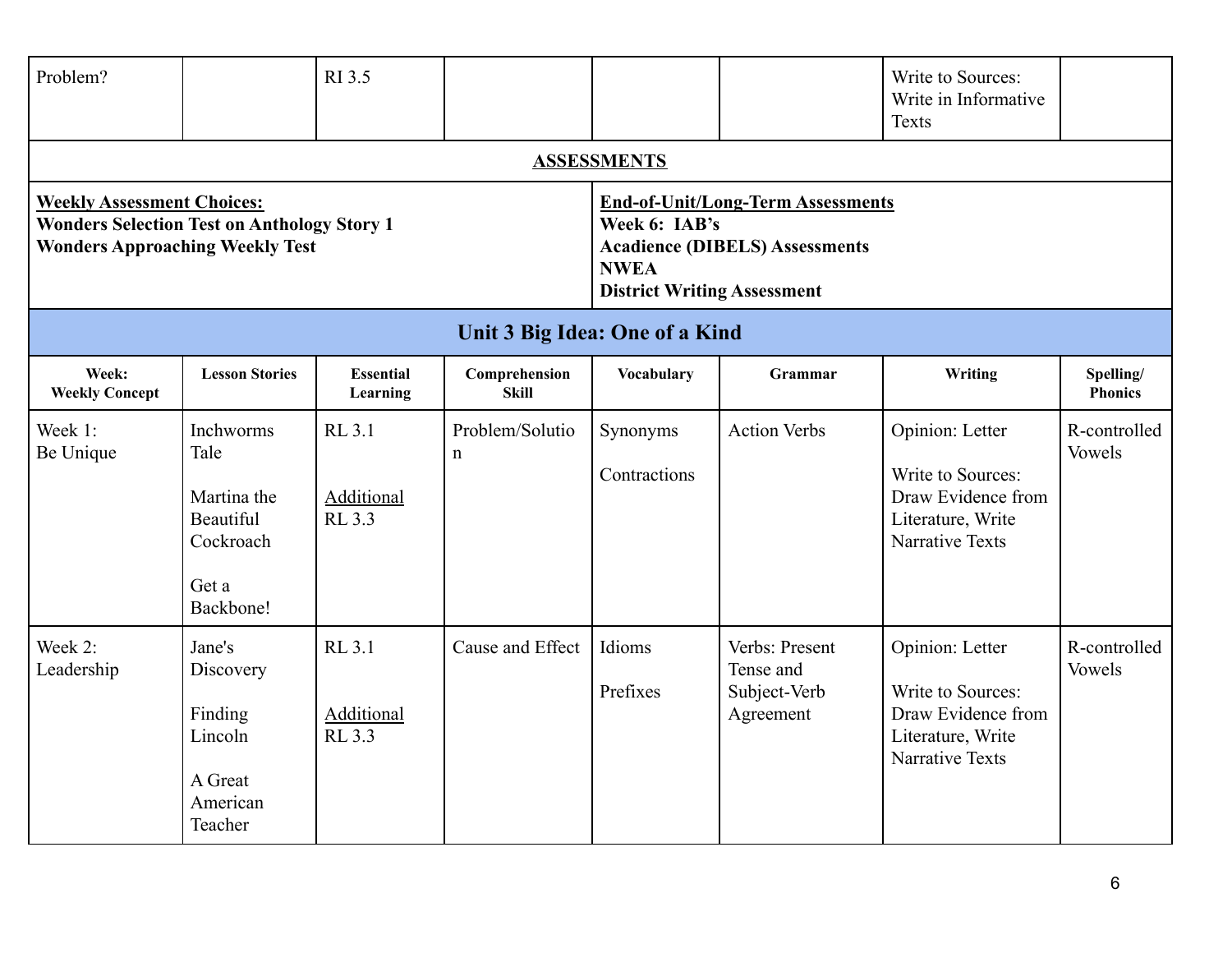| Week 3:<br><b>Discoveries</b> | Earth and Its<br>Neighbors<br>Earth<br>Coyote and the<br>Jar of Stars                   | RL 3.1, 3.2<br><b>Additional</b>     | Main Idea and<br>Key Details        | Suffixes: -y,<br>$-1y$                   | Verbs: Past-Tense                    | Opinion: Letter<br>Write to Sources:<br>Draw Evidence from<br>Informational Text,<br>Write Informative<br><b>Texts</b>          | R-controlled<br>Vowels             |
|-------------------------------|-----------------------------------------------------------------------------------------|--------------------------------------|-------------------------------------|------------------------------------------|--------------------------------------|---------------------------------------------------------------------------------------------------------------------------------|------------------------------------|
| Week 4:<br>New Ideas          | Bats Did It<br>First<br>Big Ideas from<br>Nature<br>Perdix Invents<br>the Saw           | RI 3.2<br>Additional<br>RI 3.5       | Main Idea and<br><b>Key Details</b> | Root Words<br>Prefixes                   | Verbs: Future<br>Tense               | Opinion: Book<br>Review<br>Write to Sources:<br>Draw Evidence from<br>Informational Texts,<br>Write Informative<br><b>Texts</b> | Prefixes:<br>pre-, dis-,<br>$mis-$ |
| Week 5:<br>Value the Past     | The Long Road<br>to Oregon<br>Riding the<br>Rails West!<br>Discovering<br>Life Long Ago | RI 3.2<br>Additional<br>RI 3.8, 3.10 | Sequence                            | Suffixes<br>Prefixes: un-.<br>non-, dis- | Combining<br>Sentences with<br>Verbs | Opinion: Book<br>Review<br>Write to Sources:<br>Draw Evidence from<br>Informational Texts,<br>Write Opinion Texts               | Dipthongs:<br>oi, ou, oy,<br>OW    |
| Week 6:<br>One of a Kind      | Reader's<br>Theatre:<br>WeatherWhet<br>her You Like it<br>or Not                        | RI 3.2, 3.7<br>Additional<br>RI 3.5  | Speaking and<br>Listening           |                                          | <b>Action Verbs</b>                  | Opinion: Book<br>Review<br>Write to Sources:<br>Write an Informative<br>Text                                                    |                                    |
|                               |                                                                                         |                                      |                                     | <b>ASSESSMENTS</b>                       |                                      |                                                                                                                                 |                                    |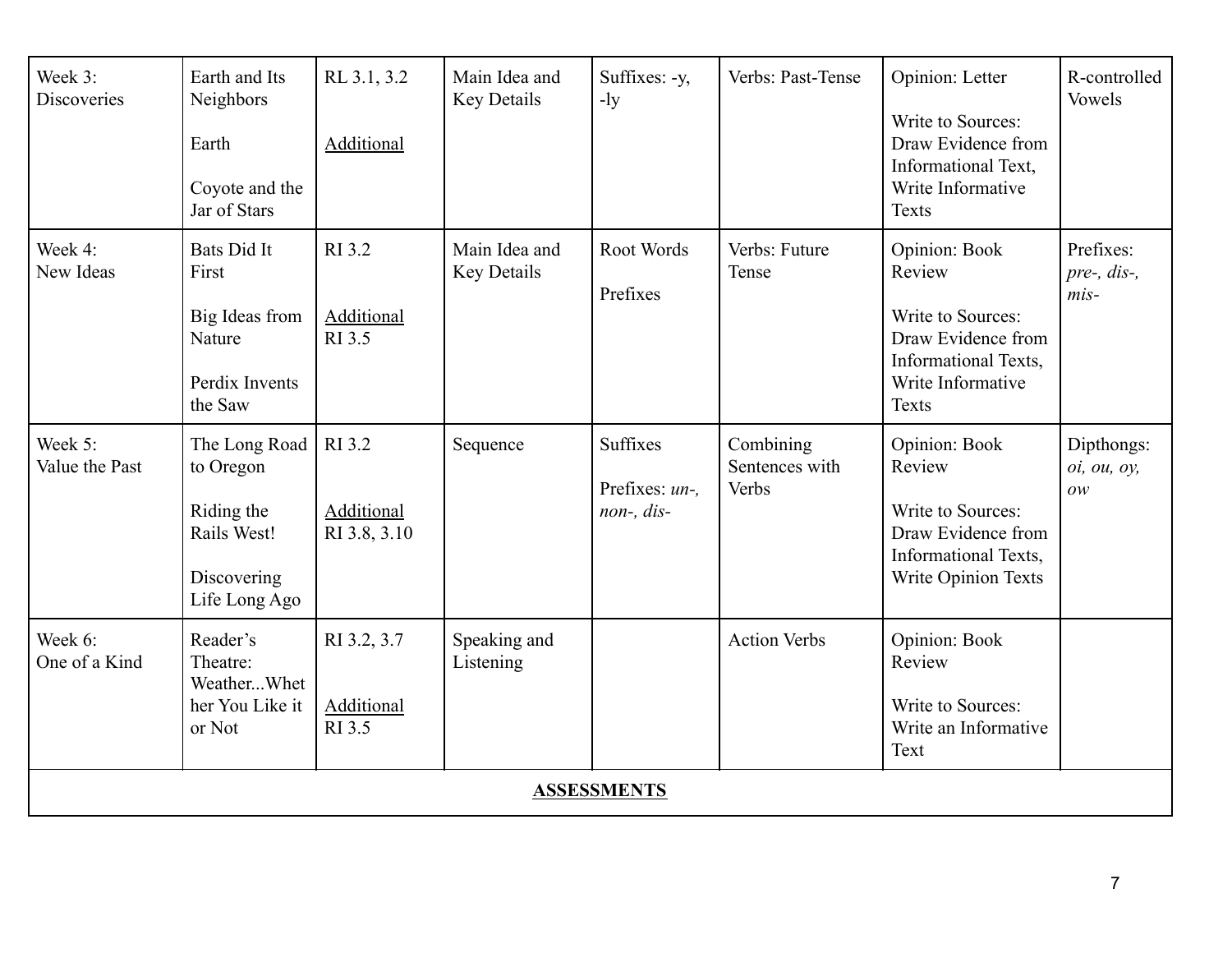| <b>Weekly Assessment Choices:</b>                  | <b>End-of-Unit/Long-Term Assessments</b> |
|----------------------------------------------------|------------------------------------------|
| <b>Wonders Selection Test on Anthology Story 1</b> | Week 6: IAB's                            |
| <b>Wonders Approaching Weekly Test</b>             | <b>Acadience (DIBELS) Assessments</b>    |
|                                                    | <b>NWEA</b>                              |
|                                                    | <b>District Writing Assessment</b>       |

|                                      | Unit 4 Big Idea: What are different ways to meet challenges?                           |                                                 |                         |                                                        |                           |                                                                                                                       |                             |  |  |  |  |  |
|--------------------------------------|----------------------------------------------------------------------------------------|-------------------------------------------------|-------------------------|--------------------------------------------------------|---------------------------|-----------------------------------------------------------------------------------------------------------------------|-----------------------------|--|--|--|--|--|
| Week:<br><b>Weekly Concept</b>       | <b>Lesson Stories</b>                                                                  | <b>Essential</b><br><b>Learning</b>             | Comprehension<br>Skill  | <b>Vocabulary</b>                                      | Grammar                   | Writing                                                                                                               | Spelling/<br><b>Phonics</b> |  |  |  |  |  |
| Week 1:<br>Choices                   | Nail Soup<br>The Real Story<br>of Stone Soup<br>Healthful Food<br>Choices              | <b>RL 3.1</b><br>Additional<br><b>RL 3.6</b>    | Point of View           | Root Words                                             | Verbs: Linking            | Narrative: Fictional<br>Write to Sources:<br>Draw Evidence from<br>Literature, Write<br><b>Opinion Texts</b>          | Variant<br>Vowels: $u$      |  |  |  |  |  |
| Week 2:<br><b>Skills and Talents</b> | The Talented<br>Clementine<br>Clementine and<br>the Family<br>Meeting                  | RL 3.1<br>SL 3.1<br>Additional<br><b>RL</b> 3.6 | Point of View           | Prefixes                                               | Contractions with<br>not  | Narrative: Fictional<br>Write to Sources:<br>Draw Evidence from<br>Literature, Write<br><b>Opinion Texts</b>          | Plural<br>Words             |  |  |  |  |  |
| Week 3:<br>Adaptations               | Grey Wolf!<br>Red Fox!<br>Amazing<br>Wildlife of the<br>Mojave<br>Little Half<br>Chick | RI 3.1<br><b>Additional</b><br>RI 3.8           | Compare and<br>Contrast | Sentence<br>Clues<br>Quotation<br>Marks in<br>Dialogue | Main and Helping<br>Verbs | Narrative: Fictional<br>Write to Sources:<br>Draw Evidence from<br>Informational Texts,<br>Write Informative<br>Texts | Variant<br>Vowels: <i>a</i> |  |  |  |  |  |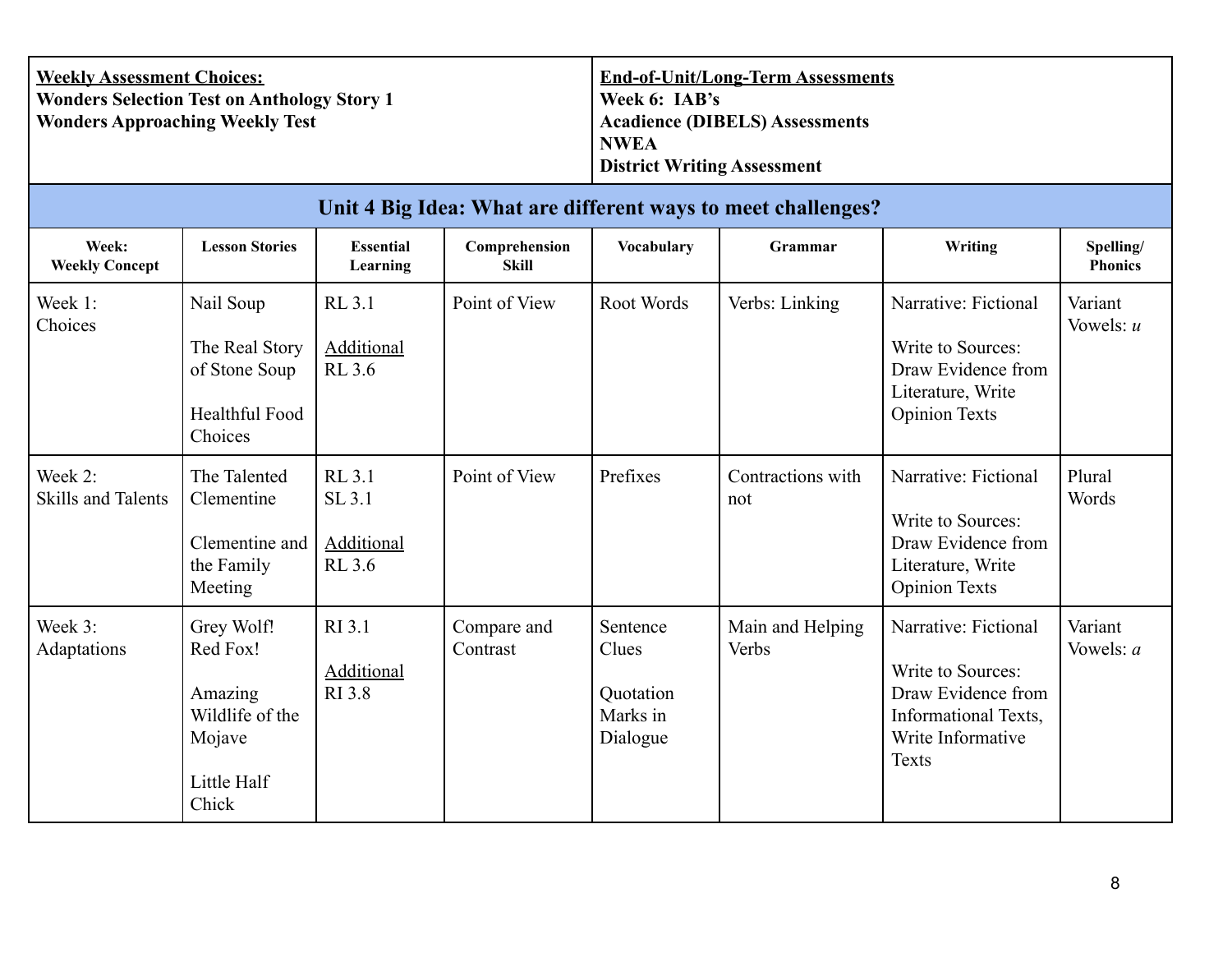| Week 4:<br>Flight                                                                                                                 | Firsts in Flight<br>Hot Air<br><b>Balloons</b><br>Bellerophon<br>and Pegasus                          | RI 3.1<br><b>Additional</b><br>RI 3.3, 3.8 | Cause and Effect                                       | <b>Context Clues:</b><br>Multiple<br>Meaning<br>Words<br>Commas in a<br>Sentence                                                                        | Complex<br>Sentences   | Narrative: Poetry<br>Write to Sources:<br>Draw Evidence from<br>Informational Text,<br>Write Informative<br><b>Texts</b> | Homophone<br>${\bf S}$      |  |
|-----------------------------------------------------------------------------------------------------------------------------------|-------------------------------------------------------------------------------------------------------|--------------------------------------------|--------------------------------------------------------|---------------------------------------------------------------------------------------------------------------------------------------------------------|------------------------|--------------------------------------------------------------------------------------------------------------------------|-----------------------------|--|
| Week 5:<br>Inspiration                                                                                                            | The Giant<br>The<br>Winningest<br>Woman of the<br><b>Iditarod</b> Dog<br><b>Sled Race</b><br>Narcissa | RL 3.1, 3.2<br>Additional<br><b>RL 3.5</b> | Theme                                                  | Metaphors                                                                                                                                               | <b>Irregular Verbs</b> | Narrative: Poetry<br>Write to Sources:<br>Draw Evidence from<br>Literature, Write<br><b>Narrative Texts</b>              | Soft $c$ and $g$            |  |
| Week 6:                                                                                                                           | Reader's<br>Theatre: The<br>Baker's<br>Neighbor                                                       | RI 3.2, 3.7<br>Additional<br>RI 3.5        | Speaking and<br>Listening                              |                                                                                                                                                         |                        | Narrative: Poetry<br>Write to Sources:<br>Opinion                                                                        |                             |  |
|                                                                                                                                   |                                                                                                       |                                            |                                                        | <b>ASSESSMENTS</b>                                                                                                                                      |                        |                                                                                                                          |                             |  |
| <b>Weekly Assessment Choices:</b><br><b>Wonders Selection Test on Anthology Story 1</b><br><b>Wonders Approaching Weekly Test</b> |                                                                                                       |                                            |                                                        | <b>End-of-Unit/Long-Term Assessments</b><br>Week 6: IAB's<br><b>Acadience (DIBELS) Assessments</b><br><b>NWEA</b><br><b>District Writing Assessment</b> |                        |                                                                                                                          |                             |  |
|                                                                                                                                   |                                                                                                       |                                            | Unit 5 Big Idea: What are ways people can take action? |                                                                                                                                                         |                        |                                                                                                                          |                             |  |
| Week:<br><b>Weekly Concept</b>                                                                                                    | <b>Lesson Stories</b>                                                                                 | <b>Essential</b><br>Learning               | Comprehension<br><b>Skill</b>                          | <b>Vocabulary</b>                                                                                                                                       | Grammar                | Writing                                                                                                                  | Spelling/<br><b>Phonics</b> |  |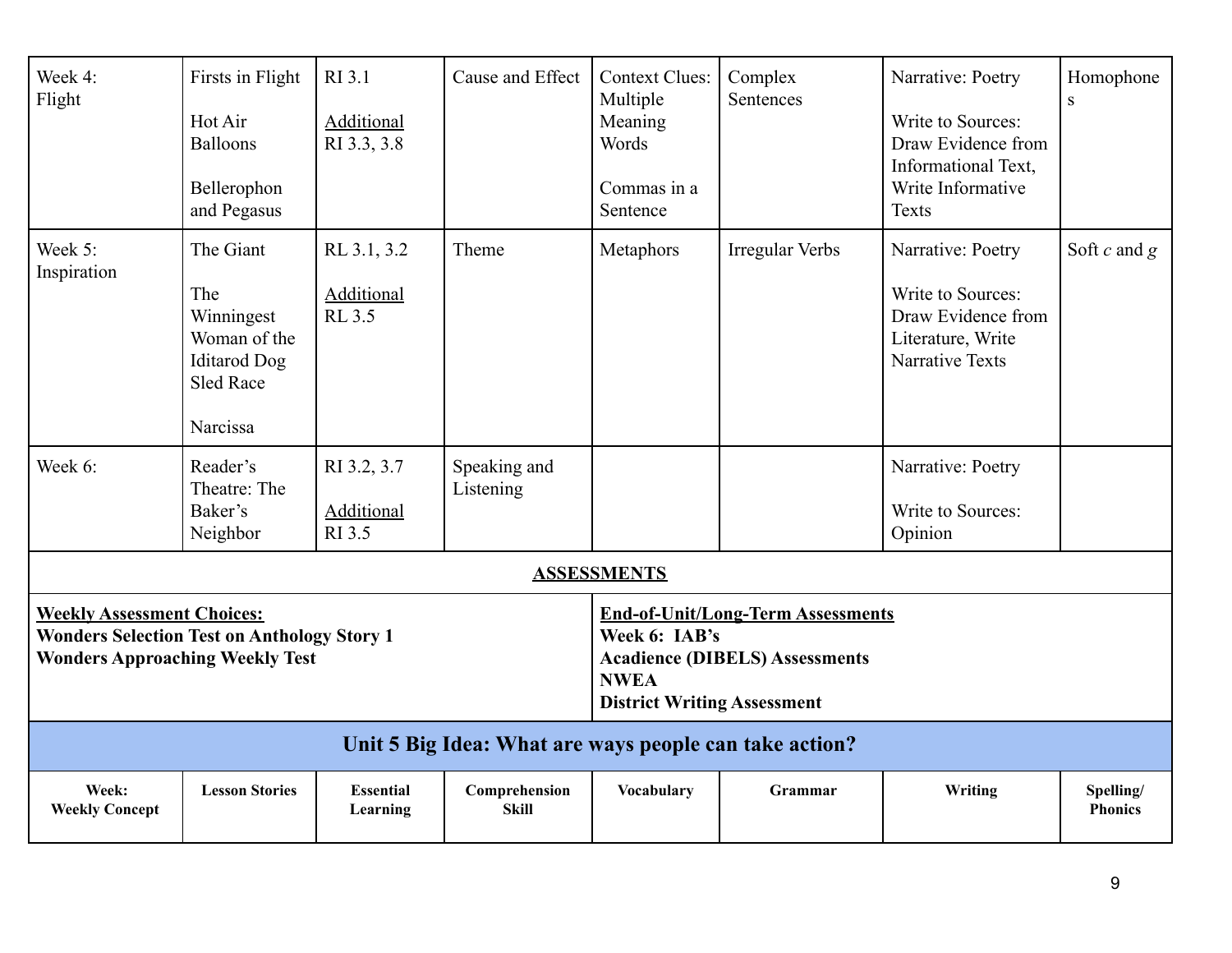| Week 1:<br>Let's Trade          | Juanita and the<br>Beanstalk<br>Clever Jack<br>Takes the Cake<br>Carlo's Gift           | RL 3.1, 3.2<br><b>Additional</b><br><b>RL 3.6</b> | Point of View             | Root Words                  | Pronouns: Singular<br>and Plural | Opinion<br>Write to Sources:<br>Draw Evidence from<br>Literature, Write<br><b>Narrative Texts</b>                      | Compound<br>Words                         |
|---------------------------------|-----------------------------------------------------------------------------------------|---------------------------------------------------|---------------------------|-----------------------------|----------------------------------|------------------------------------------------------------------------------------------------------------------------|-------------------------------------------|
| Week 2:<br>Reuse and<br>Recycle | The New Hoop<br>Bravo, Tavo!                                                            | RL 3.1, 3.2<br><b>Additional</b><br><b>RL 3.6</b> | Point of View             | Homographs                  | Pronouns: Subject<br>and Object  | Opinion: Essay<br>Write to Sources:<br>Draw Evidence from<br>Literature, Write<br><b>Narrative Texts</b>               | Inflection<br>Endings:<br>$-ed, -ing, -s$ |
| Week 3:<br>Teaming Up           | Rescue Dog<br>Saved the Day<br>Wildfires<br>Windy Gale<br>and the Great<br>Hurricane    | RI 3.1<br><b>Additional</b><br>RI 3.6             | Author's Point of<br>View | <b>Context Clues</b>        | Pronoun-Verb<br>Agreement        | Opinion: Letter<br>Write to Sources:<br>Draw Evidence from<br>Informational Text,<br>Write Informative<br>Text         | Closed<br>Syllables<br>VC/CV              |
| Week 4:<br>Good Citizens        | Dolores Huerta<br>Growing Up<br><b>Strong</b><br>Elizabeth<br>Leads the Way<br>Susan B. | RI 3.1<br>Additional<br>RI 3.6                    | Author's Point of<br>View | Prefixes<br><b>Suffixes</b> | Possessive<br>Pronouns           | Opinion: Book<br>Review<br>Write to Sources:<br>Draw Evidence from<br>Informational Text,<br>Write Informative<br>Text | Inflection<br>Endings $y$ to<br>i         |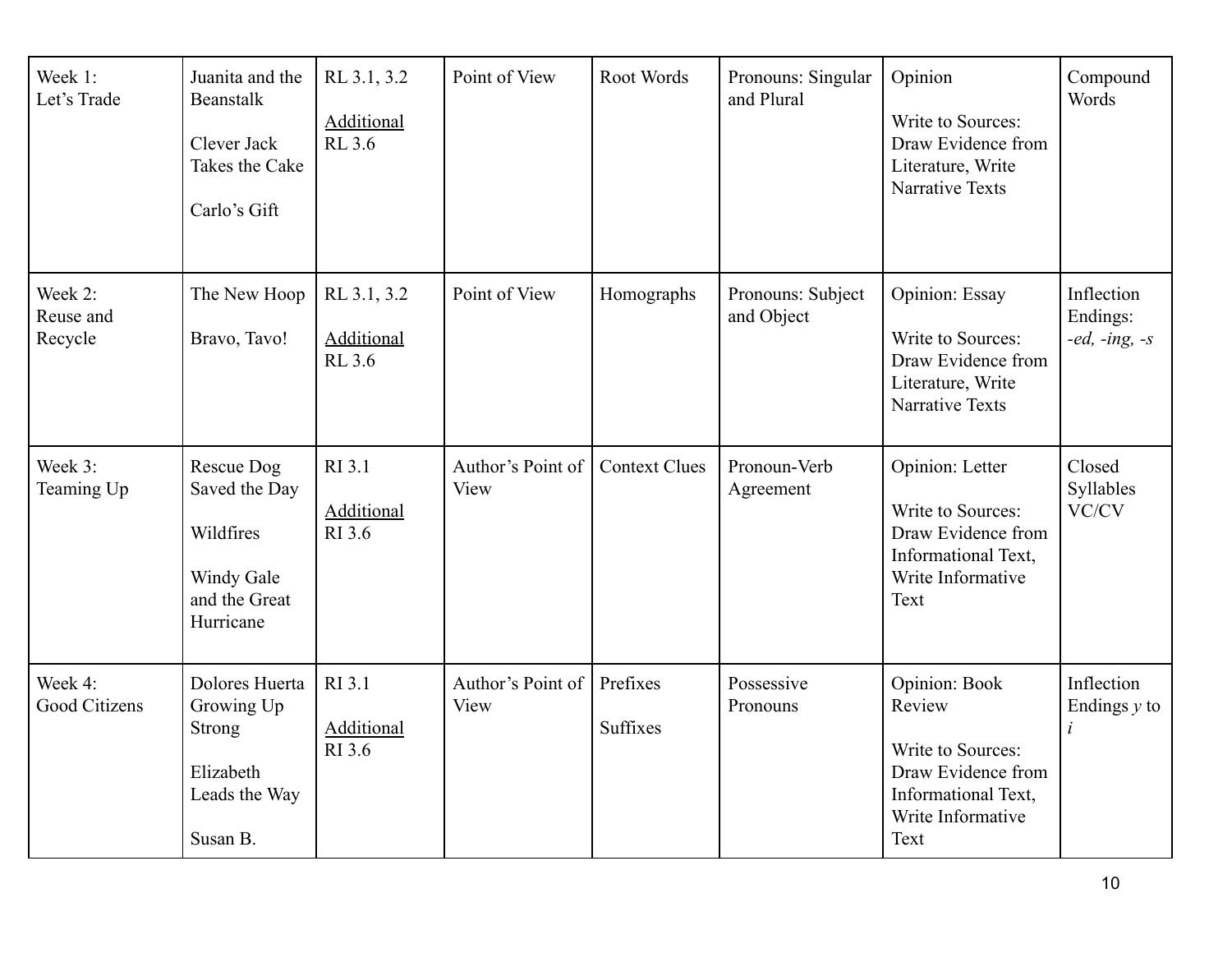|                                                                                                                                   | <b>Anthony Takes</b><br>Action!                                                     |                                            |                                                                                                                                                         |                    |                              |                                                                                                                 |                                 |  |  |  |
|-----------------------------------------------------------------------------------------------------------------------------------|-------------------------------------------------------------------------------------|--------------------------------------------|---------------------------------------------------------------------------------------------------------------------------------------------------------|--------------------|------------------------------|-----------------------------------------------------------------------------------------------------------------|---------------------------------|--|--|--|
| Week 5:<br>Energy                                                                                                                 | <b>Here Comes</b><br><b>Solar Power</b><br>It's All in the<br>Wind<br>Power for All | RI 3.1<br>Additional<br>RI 3.3             | Cause and Effect                                                                                                                                        | Homophones         | Pronoun-Verb<br>Contractions | Opinion: Book<br>Review<br>Write to Sources:<br>Draw Evidence from<br>Informational Text,<br>Write Opinion Text | Open<br>Syllables<br><b>CVC</b> |  |  |  |
| Week 6:<br><b>Take Action</b>                                                                                                     | Reader's<br>Theatre: The<br>Memory Quilt                                            | RI 3.2, 3.7<br><b>Additional</b><br>RI 3.5 | Speaking and<br>Listening                                                                                                                               |                    |                              | Opinion<br>Write to Sources:<br>Draw Evidence from<br>Informational Text,<br>Write Opinion Text                 |                                 |  |  |  |
|                                                                                                                                   |                                                                                     |                                            |                                                                                                                                                         | <b>ASSESSMENTS</b> |                              |                                                                                                                 |                                 |  |  |  |
| <b>Weekly Assessment Choices:</b><br><b>Wonders Selection Test on Anthology Story 1</b><br><b>Wonders Approaching Weekly Test</b> |                                                                                     |                                            | <b>End-of-Unit/Long-Term Assessments</b><br>Week 6: IAB's<br><b>Acadience (DIBELS) Assessments</b><br><b>NWEA</b><br><b>District Writing Assessment</b> |                    |                              |                                                                                                                 |                                 |  |  |  |
|                                                                                                                                   | Unit 6 Big Idea: How do we decide what's important?                                 |                                            |                                                                                                                                                         |                    |                              |                                                                                                                 |                                 |  |  |  |
| Week:<br><b>Weekly Concept</b>                                                                                                    | <b>Lesson Stories</b>                                                               | <b>Essential</b><br>Learning               | Comprehension<br><b>Skill</b>                                                                                                                           | <b>Vocabulary</b>  | Grammar                      | Writing                                                                                                         | Spelling/<br><b>Phonics</b>     |  |  |  |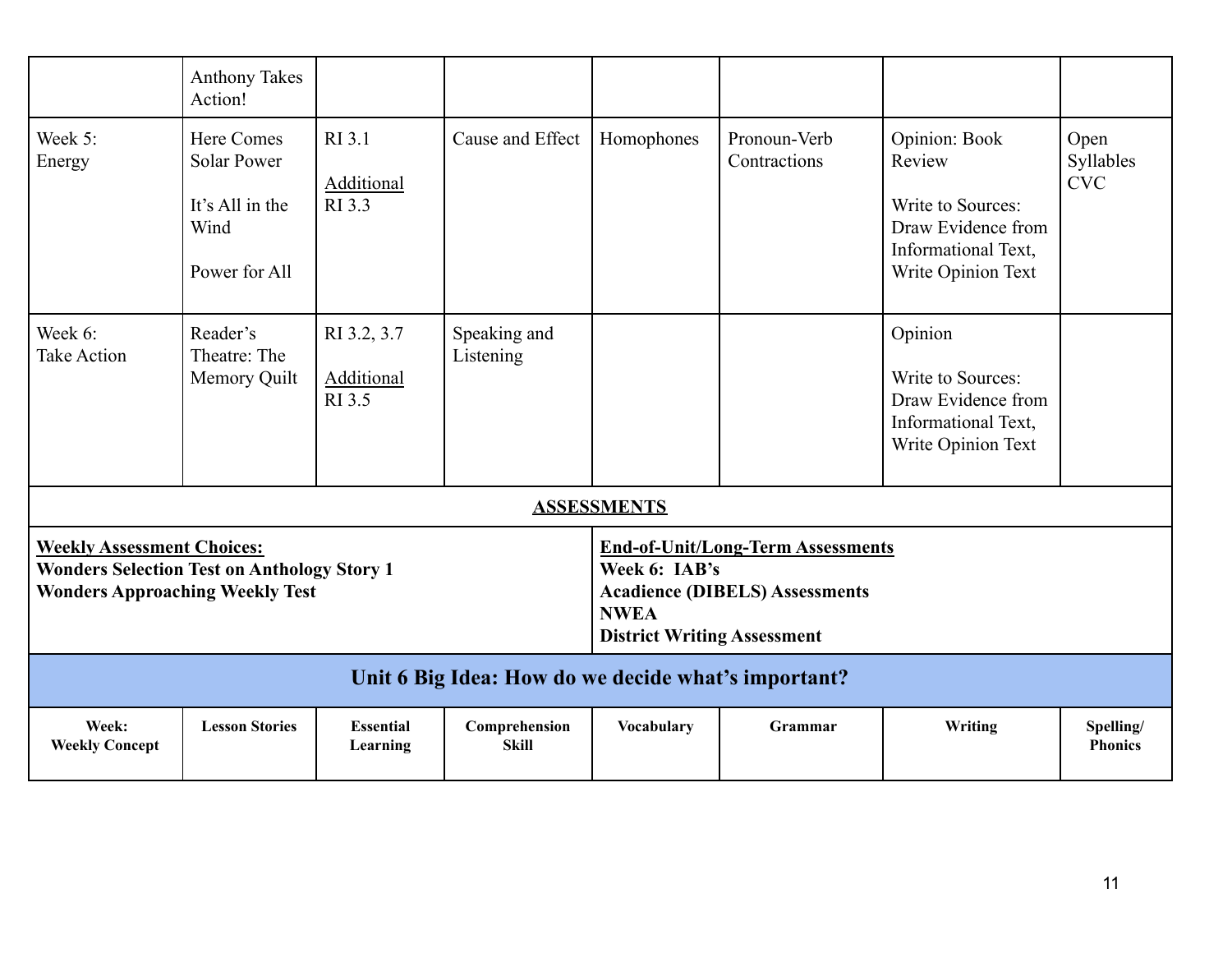| Week 1:<br>Treasures              | Athena and<br>Arachne<br>King Midas<br>and the Golden<br>Touch<br>Carlo's Gift    | RL 3.1, 3.2                                  | Theme                   | Root Words                      | Adjectives<br>Articles     | Informative: Feature<br>Article<br>Write to Sources:<br>Draw Evidence from<br>Literature, Write<br><b>Opinion Text</b>          | Prefixes:<br>$un-, re-,$<br>pre-, dis- |
|-----------------------------------|-----------------------------------------------------------------------------------|----------------------------------------------|-------------------------|---------------------------------|----------------------------|---------------------------------------------------------------------------------------------------------------------------------|----------------------------------------|
| Week 2:<br>Weather                | The Big<br><b>Blizzard</b><br>Nora's Ark<br>The Wind and<br>the Sun               | RL 3.1, 3.2                                  | Theme                   | Idioms                          | Adjectives that<br>Compare | Informative: Feature<br>Article<br>Write to Sources:<br>Draw Evidence from<br>Literature, Write<br>Narrative Text               | $Consonant +$<br>le                    |
| Week 3:<br>Learning to<br>Succeed | Rocketing into<br>Space<br>Out of this<br>World<br>A Flight to<br>Lunar City      | RI 3.1<br>Additional<br>RI 3.3, 3.10         | Problem and<br>Solution | Greek and<br><b>Latin Roots</b> | Adverbs                    | Informative: Feature<br>Article<br>Write to Sources:<br>Draw Evidence from<br>Informational Texts,<br>Write Informative<br>Text | Vowel<br>Teams                         |
| Week 4:<br>Animals and You        | <b>Butterflies Big</b><br>and Small<br>Alligators and<br>Crocodiles<br>The Monkey | RI 3.1<br><b>Additional</b><br><b>RI</b> 3.8 | Compare and<br>Contrast | <b>Context Clues</b>            | Adverbs that<br>Compare    | Informative:<br>Research Report<br>Write to Sources:<br>Draw Evidence from<br>Informational Texts,<br>Write Informative         | R-controlled<br>Vowels                 |